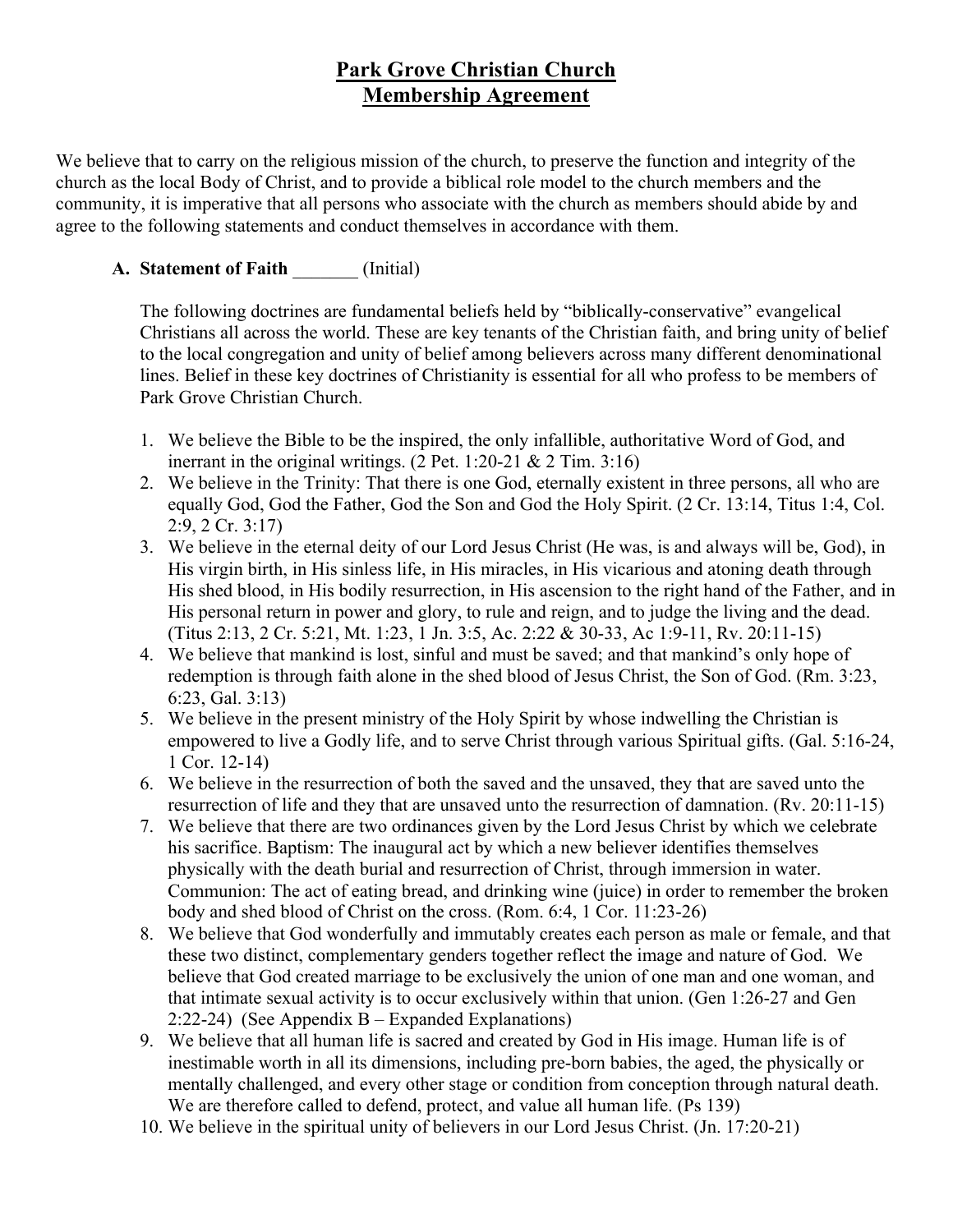## **B.** Statement on Marriage, Gender, and Sexuality (Initial)

We believe that God wonderfully and immutably creates each person as male or female. These two distinct, complementary genders together reflect the image and nature of God. (Gen 1:26-27.) Rejection of one's biological sex is a rejection of the image of God within that person.

We believe that the term "marriage" has only one meaning: the uniting of one man and one woman in a single, exclusive union, as delineated in Scripture. (Gen 2:18-25.) We believe that God intends sexual intimacy to occur only between a man and a woman who are married to each other. (1 Cor 6:18; 7:2-5; Heb 13:4.) We believe that God has commanded that no intimate sexual activity be engaged in outside of a marriage between a man and a woman.

We believe that any form of sexual immorality (including adultery, fornication, homosexual behavior, bisexual conduct, bestiality, incest, and use of pornography) is sinful and offensive to God. (Matt 15:18-20; 1 Cor 6:9-10.)

We believe that in order to preserve the function and integrity of PGCC as the local Body of Christ, and to provide a biblical role model to the PGCC members and the community, it is imperative that all persons employed by PGCC in any capacity, or who serve as volunteers, agree to and abide by this Statement on Marriage, Gender, and Sexuality. (Matt 5:16; Phil 2:14-16; 1 Thess 5:22.)

We believe that God offers redemption and restoration to all who confess and forsake their sin, seeking His mercy and forgiveness through Jesus Christ. (Acts 3:19-21; Rom 10:9-10; 1 Cor 6:9-11.)

We believe that every person must be afforded compassion, love, kindness, respect, and dignity. (Mark 12:28-31; Luke 6:31.) Hateful and harassing behavior or attitudes directed toward any individual are to be repudiated and are not in accord with Scripture nor the doctrines of PGCC.

#### **C. Statement on Church Discipline** \_\_\_\_\_\_\_ (Initial)

The threefold purpose of church discipline is to glorify God by maintaining purity in the local church (1 Cor 5:6), to edify believers by deterring sin and promoting purity (1 Tim 5:20), and to promote the spiritual welfare of the offending believer by calling him or her to return to a biblical standard of doctrine and conduct (Gal 6:1).

The Lord Jesus Christ has entrusted the local church with the authority and responsibility to discipline members for flagrant sin or serious doctrinal error, with the goal of the restoration of the offender. This discipline is entrusted to the Pastoral Leadership and is to follow the biblical pattern as set forth in Matthew 18:15-20; 1 Corinthians 5; 2 Corinthians 2:7-8; Galatians 6:1; 2 Thessalonians 3:6; Titus 3:10-11; and 2 John 7-11. Any member of this church who practices or affirms a doctrine or conduct that, in the judgment of the Pastoral Leadership, is opposed to the teaching of the Word of God, or is threatening to the testimony of this church, or is divisive to the body, shall be subject to church discipline.

Discipline will follow the said biblical pattern, and is an effort to bring the individual to repentance and protect the church from unrepentant sin. Discipline may involve exclusion from participation in ministry and communion, as well as dismissal from the membership and fellowship of this church. An individual may be disciplined by the Pastoral Leadership short of dismissal from the fellowship, as they deem appropriate for the specific circumstance (for example, an individual may remain in certain circumstances a member of this church but be denied the privilege of serving in a particular ministry). The Pastoral Leadership, as is required by Scripture, may report to the congregation the